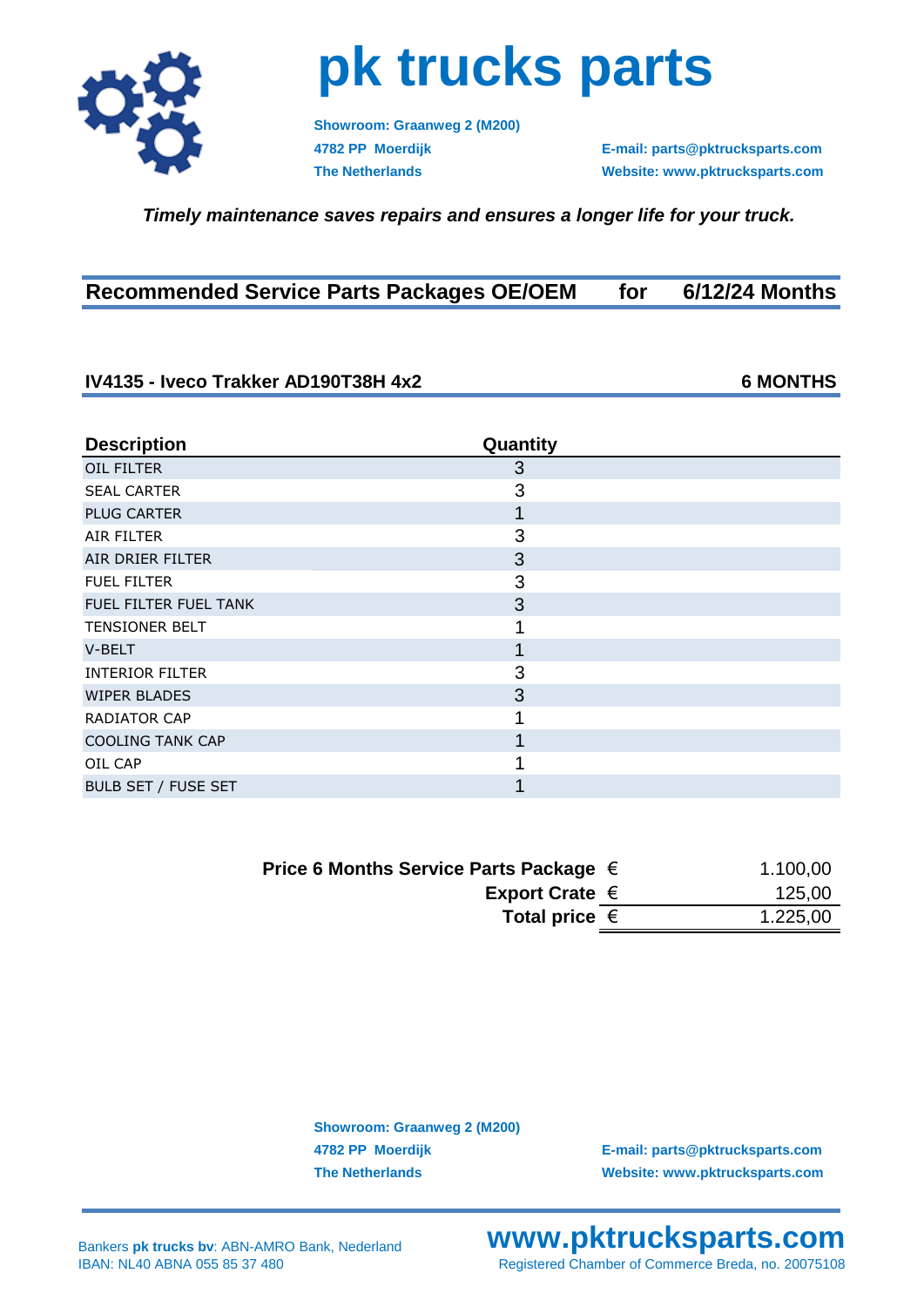**Read Service Parts Packages OE/OEM for 6/12/24 Months** 

 **pk trucks parts**

#### **IV4135 - Iveco Trakker AD190T38H 4x2**

| <b>Description</b>        | Quantity       |
|---------------------------|----------------|
| <b>OIL FILTER</b>         | 6              |
| <b>SEAL CARTER</b>        | 6              |
| <b>PLUG CARTER</b>        | 1              |
| <b>AIR FILTER</b>         | 6              |
| AIR DRIER FILTER          | 6              |
| <b>FUEL FILTER</b>        | 6              |
| FUEL FILTER FUEL TANK     | 6              |
| <b>TENSIONER BELT</b>     |                |
| V-BELT                    | 1              |
| <b>INTERIOR FILTER</b>    | 6              |
| <b>WIPER BLADES</b>       | 6              |
| SHOCKABSORBERS FRONT      | $\overline{2}$ |
| <b>BRAKE LINING FRONT</b> | 1              |
| BRAKE LINING REAR AXLE    |                |
| COOLING HOSE 1            |                |
| <b>COOLING HOSE 2</b>     |                |
| RADIATOR CAP              |                |
| <b>COOLING TANK CAP</b>   |                |
| OIL CAP                   |                |
| BULB SET / FUSE SET       | 2              |

| Price 12 Months Service Parts Package $\in$ | 2.850,00 |
|---------------------------------------------|----------|
| Export Crate $\epsilon$                     | 125,00   |
| Total price $\in$                           | 2.975,00 |

| <b>Showroom: Graanweg 2 (M200)</b> |                                 |
|------------------------------------|---------------------------------|
| 4782 PP Moerdijk                   | E-mail: parts@pktrucksparts.com |
| <b>The Netherlands</b>             | Website: www.pktrucksparts.com  |

**Recommended Service Parts Packages OE/OEM for 6/12/24 Months**